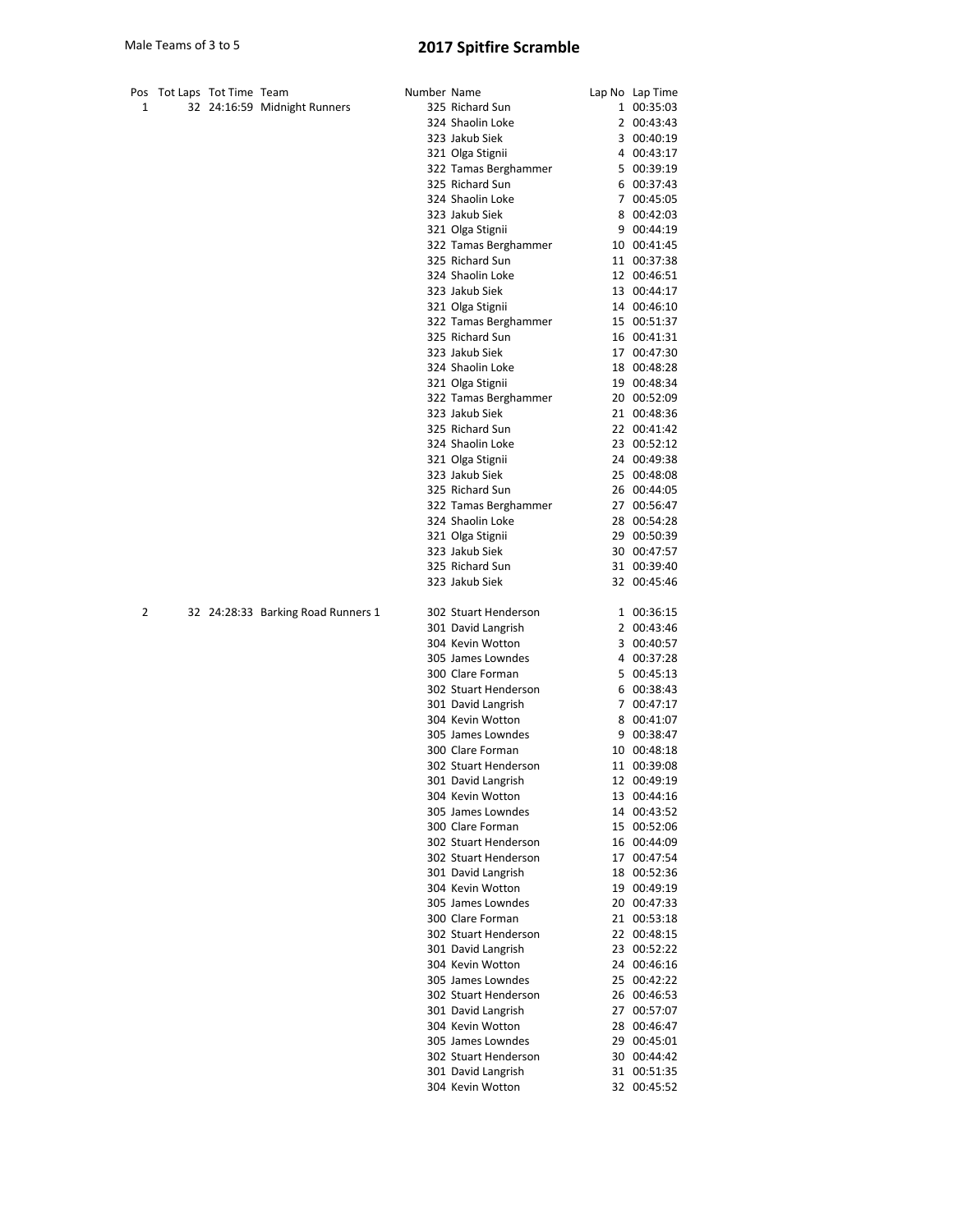|   | Pos Tot Laps Tot Time Team |                                | Number Name |                         | Lap No Lap Time |
|---|----------------------------|--------------------------------|-------------|-------------------------|-----------------|
| 3 |                            | 30 24:23:17 Highfield Harriers |             | 373 Lawrence Frape      | 1 00:39:34      |
|   |                            |                                |             | 374 Nev Hawkins         | 2 00:44:03      |
|   |                            |                                |             | 371 Suzanne Wilson      | 3 00:46:52      |
|   |                            |                                |             | 375 Amy Buchanan-Hughes | 4 00:51:23      |
|   |                            |                                |             | 372 Michael Frape       | 5 00:45:46      |
|   |                            |                                |             | 373 Lawrence Frape      | 6 00:41:22      |
|   |                            |                                |             | 374 Nev Hawkins         | 7 00:45:59      |
|   |                            |                                |             | 371 Suzanne Wilson      | 8 00:46:39      |
|   |                            |                                |             | 375 Amy Buchanan-Hughes | 9 00:49:07      |
|   |                            |                                |             | 372 Michael Frape       | 10 00:48:27     |
|   |                            |                                |             | 373 Lawrence Frape      | 11 00:40:55     |
|   |                            |                                |             | 374 Nev Hawkins         | 12 00:49:05     |
|   |                            |                                |             | 371 Suzanne Wilson      | 13 00:48:02     |
|   |                            |                                |             | 375 Amy Buchanan-Hughes | 14 00:49:18     |
|   |                            |                                |             | 372 Michael Frape       | 15 00:52:42     |
|   |                            |                                |             | 373 Lawrence Frape      | 16 00:43:14     |
|   |                            |                                |             | 374 Nev Hawkins         | 17 00:49:09     |
|   |                            |                                |             | 371 Suzanne Wilson      | 18 00:50:22     |
|   |                            |                                |             | 375 Amy Buchanan-Hughes | 19 00:50:54     |
|   |                            |                                |             | 372 Michael Frape       | 20 00:54:18     |
|   |                            |                                |             | 373 Lawrence Frape      | 21 00:48:11     |
|   |                            |                                |             | 374 Nev Hawkins         | 22 00:51:43     |
|   |                            |                                |             | 371 Suzanne Wilson      | 23 00:50:25     |
|   |                            |                                |             | 375 Amy Buchanan-Hughes | 24 00:53:48     |
|   |                            |                                |             | 372 Michael Frape       | 25 00:51:17     |
|   |                            |                                |             | 373 Lawrence Frape      | 26 00:47:54     |
|   |                            |                                |             | 374 Nev Hawkins         | 27 00:50:21     |
|   |                            |                                |             | 371 Suzanne Wilson      | 28 00:50:15     |
|   |                            |                                |             | 375 Amy Buchanan-Hughes | 29 00:58:36     |
|   |                            |                                |             | 372 Michael Frape       | 30 00:53:36     |
| 4 |                            | 26 23:57:15 Loombandits        |             | 740 Trevor Cooper       | 1 00:47:13      |
|   |                            |                                |             | 739 Cristina Cooper     | 2 00:50:37      |
|   |                            |                                |             | 737 Emma Dudman         | 3 00:54:33      |
|   |                            |                                |             | 741 Nazia Islam         | 4 00:49:48      |
|   |                            |                                |             | 740 Trevor Cooper       | 5 00:48:46      |
|   |                            |                                |             | 739 Cristina Cooper     | 6 00:52:07      |
|   |                            |                                |             | 736 Richard Dudman      | 7 00:47:20      |
|   |                            |                                |             | 737 Emma Dudman         | 8 00:56:34      |
|   |                            |                                |             | 741 Nazia Islam         | 9 00:51:08      |
|   |                            |                                |             | 736 Richard Dudman      | 10 00:46:40     |
|   |                            |                                |             | 740 Trevor Cooper       | 11 00:49:09     |
|   |                            |                                |             | 739 Cristina Cooper     | 12 00:54:42     |
|   |                            |                                |             | 737 Emma Dudman         | 13 01:01:33     |
|   |                            |                                |             | 741 Nazia Islam         | 14 00:52:44     |
|   |                            |                                |             | 736 Richard Dudman      | 15 00:58:34     |
|   |                            |                                |             | 740 Trevor Cooper       | 16 00:51:29     |
|   |                            |                                |             | 739 Cristina Cooper     | 17 01:03:38     |
|   |                            |                                |             | 737 Emma Dudman         | 18 01:05:21     |
|   |                            |                                |             | 741 Nazia Islam         | 19 00:59:37     |
|   |                            |                                |             | 736 Richard Dudman      | 20 00:53:32     |
|   |                            |                                |             | 740 Trevor Cooper       | 21 00:52:54     |
|   |                            |                                |             | 739 Cristina Cooper     | 22 01:00:10     |
|   |                            |                                |             | 737 Emma Dudman         | 23 01:02:19     |
|   |                            |                                |             | 741 Nazia Islam         | 24 01:03:15     |
|   |                            |                                |             | 736 Richard Dudman      | 25 00:54:44     |
|   |                            |                                |             | 740 Trevor Cooper       | 26 01:08:48     |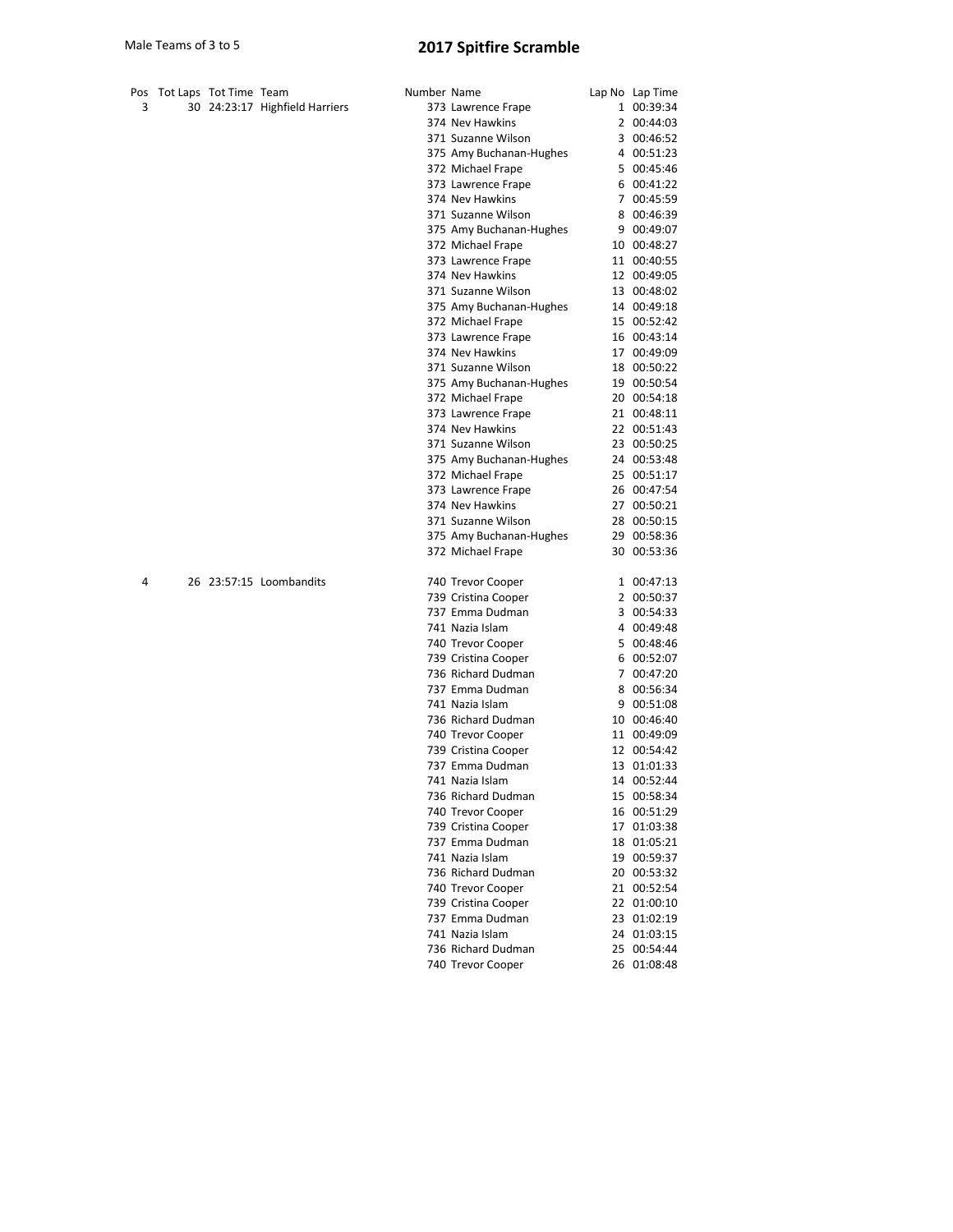| Pos | Tot Laps Tot Time Team |                                | Number Name |                      | Lap No Lap Time |
|-----|------------------------|--------------------------------|-------------|----------------------|-----------------|
| 5   |                        | 26 24:00:29 We Run Hasocks (1) |             | 367 Debbie Moller    | 1 00:53:45      |
|     |                        |                                |             | 368 Carl Moller      | 2 00:51:17      |
|     |                        |                                |             | 366 Marina Bullivant | 3 00:47:55      |
|     |                        |                                |             | 370 Nick Tiney       | 4 00:51:58      |
|     |                        |                                |             | 369 Volker Ballueder | 5 00:46:12      |
|     |                        |                                |             | 367 Debbie Moller    | 6 00:49:19      |
|     |                        |                                |             | 368 Carl Moller      | 7 00:49:38      |
|     |                        |                                |             | 366 Marina Bullivant | 8 00:49:32      |
|     |                        |                                |             | 370 Nick Tiney       | 9 00:55:36      |
|     |                        |                                |             | 369 Volker Ballueder | 10 00:46:26     |
|     |                        |                                |             | 367 Debbie Moller    | 11 00:52:56     |
|     |                        |                                |             | 368 Carl Moller      | 12 00:52:36     |
|     |                        |                                |             | 366 Marina Bullivant | 13 00:53:58     |
|     |                        |                                |             | 370 Nick Tiney       | 14 01:00:09     |
|     |                        |                                |             | 369 Volker Ballueder | 15 00:53:29     |
|     |                        |                                |             | 367 Debbie Moller    | 16 00:57:09     |
|     |                        |                                |             | 368 Carl Moller      | 17 00:55:12     |
|     |                        |                                |             | 366 Marina Bullivant | 18 00:54:44     |
|     |                        |                                |             | 370 Nick Tiney       | 19 01:04:42     |
|     |                        |                                |             | 369 Volker Ballueder | 20 01:06:23     |
|     |                        |                                |             | 367 Debbie Moller    | 21 00:55:22     |
|     |                        |                                |             | 368 Carl Moller      | 22 00:55:03     |
|     |                        |                                |             | 366 Marina Bullivant | 23 00:57:23     |
|     |                        |                                |             | 370 Nick Tiney       | 24 01:17:15     |
|     |                        |                                |             | 367 Debbie Moller    | 25 00:58:09     |
|     |                        |                                |             | 368 Carl Moller      | 26 01:04:21     |
|     |                        |                                |             |                      |                 |
| 6   |                        | 25 23:33:19 ELR-DRAX           |             | 311 Jason Levy       | 1 01:00:36      |
|     |                        |                                |             | 312 Katherine Harris | 2 00:52:21      |
|     |                        |                                |             | 315 John Healy       | 3 00:44:24      |
|     |                        |                                |             | 314 Daniel Cogan     | 4 00:43:20      |
|     |                        |                                |             | 313 Tara Wilkinson   | 5 01:03:33      |
|     |                        |                                |             | 311 Jason Levy       | 6 00:57:14      |
|     |                        |                                |             | 312 Katherine Harris | 7 00:50:00      |
|     |                        |                                |             | 315 John Healy       | 8 00:45:40      |
|     |                        |                                |             | 314 Daniel Cogan     | 9 00:47:31      |
|     |                        |                                |             | 313 Tara Wilkinson   | 10 01:11:15     |
|     |                        |                                |             | 311 Jason Levy       | 11 01:03:27     |
|     |                        |                                |             | 312 Katherine Harris | 12 00:53:36     |
|     |                        |                                |             | 315 John Healy       | 13 00:49:07     |
|     |                        |                                |             | 314 Daniel Cogan     | 14 00:51:34     |
|     |                        |                                |             | 313 Tara Wilkinson   | 15 01:19:15     |
|     |                        |                                |             | 311 Jason Levy       | 16 01:07:03     |
|     |                        |                                |             | 312 Katherine Harris | 17 00:55:23     |
|     |                        |                                |             | 315 John Healy       | 18 00:52:12     |
|     |                        |                                |             | 314 Daniel Cogan     | 19 00:52:41     |
|     |                        |                                |             | 313 Tara Wilkinson   | 20 01:21:08     |
|     |                        |                                |             | 311 Jason Levy       | 21 01:06:11     |
|     |                        |                                |             | 312 Katherine Harris | 22 00:46:45     |
|     |                        |                                |             | 315 John Healy       | 23 00:50:18     |
|     |                        |                                |             | 314 Daniel Cogan     | 24 00:55:55     |
|     |                        |                                |             | 312 Katherine Harris | 25 00:52:50     |
|     |                        |                                |             |                      |                 |
|     |                        |                                |             |                      |                 |